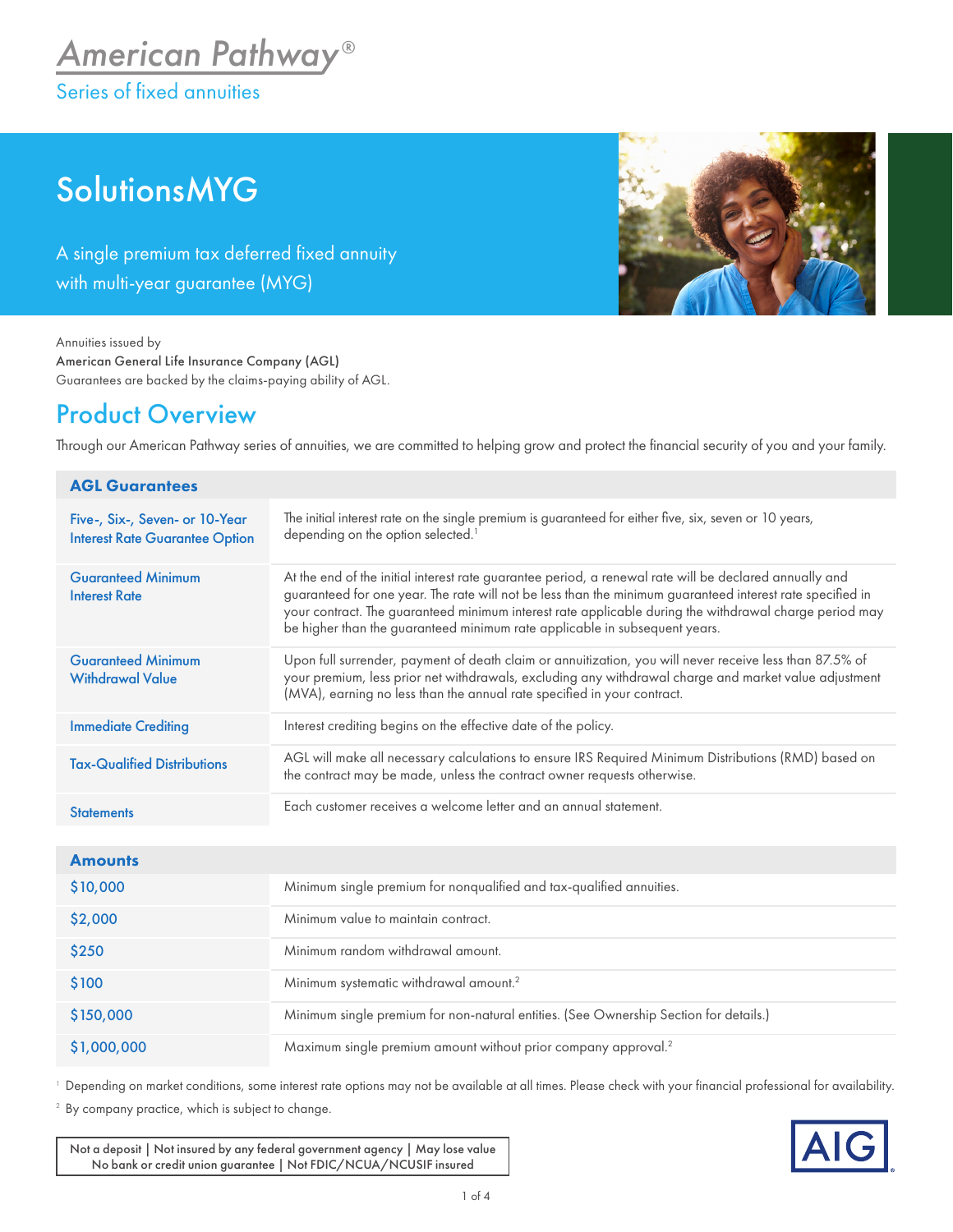| <b>Ages</b>                                           |                                                                                                                                                                                                                                                                                                                                                                                                                                                                                                                                                                      |  |  |  |  |  |
|-------------------------------------------------------|----------------------------------------------------------------------------------------------------------------------------------------------------------------------------------------------------------------------------------------------------------------------------------------------------------------------------------------------------------------------------------------------------------------------------------------------------------------------------------------------------------------------------------------------------------------------|--|--|--|--|--|
| <b>Issue Ages</b>                                     | Maximum issue age 85 owner and annuitant. Minimum owner issue age is 18, or if earlier, the age of<br>majority as defined by law in state of issue. If contract is jointly owned, issue age restrictions apply to<br>both owners.                                                                                                                                                                                                                                                                                                                                    |  |  |  |  |  |
| <b>Maximum Annuity Age</b>                            | When income must begin:                                                                                                                                                                                                                                                                                                                                                                                                                                                                                                                                              |  |  |  |  |  |
|                                                       | • Nonqualified annuities: By age 95, otherwise the contract must be surrendered.                                                                                                                                                                                                                                                                                                                                                                                                                                                                                     |  |  |  |  |  |
|                                                       | * Tax-qualified annuities: Generally by April 1 of the year after the annuitant reaches age 72 unless RMD<br>requirements are being satisfied elsewhere. Income can be taken by annuitization of the contract or by<br>partial withdrawals. However, the contract must be annuitized or surrendered no later than age 95.                                                                                                                                                                                                                                            |  |  |  |  |  |
| Ownership                                             |                                                                                                                                                                                                                                                                                                                                                                                                                                                                                                                                                                      |  |  |  |  |  |
|                                                       | · Single, joint; nonqualified, IRA, SEP IRA and Roth IRA                                                                                                                                                                                                                                                                                                                                                                                                                                                                                                             |  |  |  |  |  |
|                                                       | • Nonqualified purchases by non-natural entities require prior company approval                                                                                                                                                                                                                                                                                                                                                                                                                                                                                      |  |  |  |  |  |
| <b>Market Value Adjustment (MVA)</b>                  |                                                                                                                                                                                                                                                                                                                                                                                                                                                                                                                                                                      |  |  |  |  |  |
|                                                       | A market value adjustment applies during the initial rate term only.                                                                                                                                                                                                                                                                                                                                                                                                                                                                                                 |  |  |  |  |  |
|                                                       | The MVA is an adjustment that can either increase or decrease the withdrawal amount depending on the<br>current interest rate environment. When interest rates at the time of withdrawal are higher than the level at<br>the time the contract is issued, the MVA will result in a decrease. If interest rates are down, the MVA will<br>increase the withdrawal amount.                                                                                                                                                                                             |  |  |  |  |  |
|                                                       | Should an MVA decrease apply, the amount charged will not result in your receiving less than the<br>minimum withdrawal value as defined in your contract or MVA endorsement. MVA does not apply to<br>withdrawals representing penalty-free withdrawal amounts, RMDs, annuitization or death benefit.<br>An external index referenced in your contract is used to measure rates.                                                                                                                                                                                     |  |  |  |  |  |
| <b>Withdrawals</b>                                    |                                                                                                                                                                                                                                                                                                                                                                                                                                                                                                                                                                      |  |  |  |  |  |
| <b>Penalty-free Withdrawal</b><br><b>Privilege</b>    | After one year from the contract date, you may take multiple penalty-free withdrawals (without charges or<br>MVA adjustments) each year not exceeding 15% of the previous anniversary contract value. Also, there<br>is a 30-day window at the end of the initial interest rate guaranteed period during which no withdrawal<br>charge or market value adjustment will be imposed on a full or partial withdrawal. After the 30-day<br>window expires, withdrawal charges will resume for any withdrawal in excess of penalty-free amounts<br>through the 10th year. |  |  |  |  |  |
| <b>Systematic Withdrawals</b>                         | 1) Systematic withdrawals are allowed at any time by making a written election <sup>2</sup>                                                                                                                                                                                                                                                                                                                                                                                                                                                                          |  |  |  |  |  |
|                                                       | 2) \$100 minimum amount <sup>2</sup> monthly, quarterly, semiannually or annually                                                                                                                                                                                                                                                                                                                                                                                                                                                                                    |  |  |  |  |  |
|                                                       | 3) Systematic withdrawals may be subject to withdrawal charges                                                                                                                                                                                                                                                                                                                                                                                                                                                                                                       |  |  |  |  |  |
| <b>Random Withdrawal</b>                              | \$250 minimum amount. AGL reserves the right to pay the entire withdrawal value and terminate the<br>contract if a withdrawal reduces the contract value to less than \$2,000.                                                                                                                                                                                                                                                                                                                                                                                       |  |  |  |  |  |
| <b>Taxes, Tax Advantages &amp; Tax-Free Transfers</b> |                                                                                                                                                                                                                                                                                                                                                                                                                                                                                                                                                                      |  |  |  |  |  |
|                                                       | $3$ There is n                                                                                                                                                                                                                                                                                                                                                                                                                                                                                                                                                       |  |  |  |  |  |

| <b>Tax Deferral</b>          | Federal income taxes are deferred until the year interest is withdrawn. <sup>3</sup> There is no tax deferral if the owner is<br>a corporation. If the owner is a trust or other entity, please consult a tax advisor regarding the tax-deferred<br>status. The return of principal may also be taxable on tax-qualified annuities, such as traditional IRAs. |
|------------------------------|---------------------------------------------------------------------------------------------------------------------------------------------------------------------------------------------------------------------------------------------------------------------------------------------------------------------------------------------------------------|
| <b>Tax-Advantaged Income</b> | Once the contract is annuitized, part of each annuity income payment is considered a tax-free return of<br>principal (except tax-qualified annuities, such as traditional IRAs, where the principal may also be taxable).                                                                                                                                     |

<sup>2</sup> By company practice, which is subject to change.

 $^{\rm 3}$  Unless your annuity is a Roth IRA, for federal income tax purposes, withdrawals are treated as earnings first, subject to ordinary income tax, and as a return of principal after earnings are exhausted.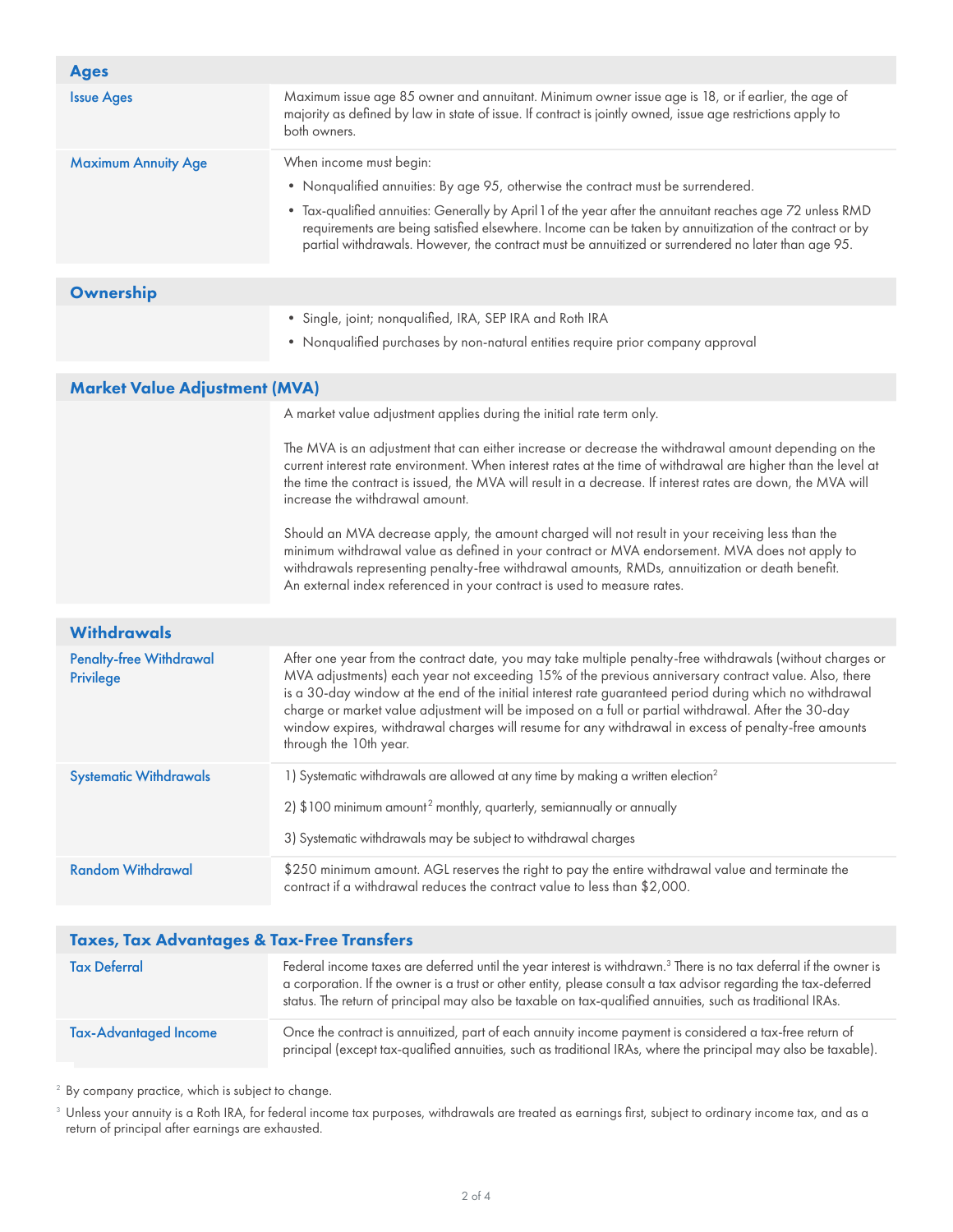| Taxes, Tax Advantages & Tax-Free Transfers (Cont'd) |                                                                                                                                                                                                                                                                                                                                                                                                                                                  |  |  |  |  |
|-----------------------------------------------------|--------------------------------------------------------------------------------------------------------------------------------------------------------------------------------------------------------------------------------------------------------------------------------------------------------------------------------------------------------------------------------------------------------------------------------------------------|--|--|--|--|
| Pre-591/2 Withdrawals                               | Taxable withdrawals prior to age 591/2 may be subject to a 10% federal early withdrawal tax penalty.<br>The penalty may be waived for death, total disability (as defined by the IRS), or if the payment is made<br>as part of a series of substantially equal payments for the life expectancy of the owner (except tax-qualified<br>annuities where the entire amount withdrawn may be subject to a 10% federal early withdrawal tax penalty). |  |  |  |  |
| <b>Tax-Free Exchange</b>                            | May be used for exchanges from a life insurance or endowment contract or another annuity. <sup>4</sup> To maintain non-<br>taxable status, the owner and annuitant must remain the same, and the owner cannot take receipt of the funds.                                                                                                                                                                                                         |  |  |  |  |
| <b>Tax-Qualified Plans</b>                          | May be an initial tax-qualified contribution, or transfer or direct rollover of funds from IRAs or qualified retirement<br>plans such as SEPs, Keoghs, 403(b)s or 401(k)s. <sup>4</sup>                                                                                                                                                                                                                                                          |  |  |  |  |

### Charges & Fees

| <b>Initial Sales Charge</b>       | None.                                                                                                                                                                                                                                                                           |  |  |  |                |                |     |                |   |  |    |                   |
|-----------------------------------|---------------------------------------------------------------------------------------------------------------------------------------------------------------------------------------------------------------------------------------------------------------------------------|--|--|--|----------------|----------------|-----|----------------|---|--|----|-------------------|
| <b>Annual Fee</b>                 | None.                                                                                                                                                                                                                                                                           |  |  |  |                |                |     |                |   |  |    |                   |
| <b>Withdrawal Charge Schedule</b> | The withdrawal charge is a percentage of the amount withdrawn in excess of penalty-free amounts (before<br>application of any MVA) and decline over 10 years from the contract date. After the withdrawal charge<br>period, no withdrawal charge will apply to any withdrawals. |  |  |  |                |                |     |                |   |  |    |                   |
|                                   | <b>Contract year</b>                                                                                                                                                                                                                                                            |  |  |  | $\overline{A}$ | 5 <sup>1</sup> | - 6 | $\overline{7}$ | 8 |  | 10 | <b>Thereafter</b> |

Withdrawal charge 8% 8% 8% 7% 6% 5% 4% 3% 2% 1% 0%

#### Withdrawal Charge Waivers (May not be available in all states)

| <b>Extended Care</b>              | Withdrawal charges and MVA (if applicable) will be waived if the owner is confined to a qualifying institution<br>or extended care facility for 90 consecutive days or longer after the first contract year. We must receive proof<br>within 90 days of the last day such extended care was received. Waiver does not apply if extended care<br>began before the contract was issued. |
|-----------------------------------|---------------------------------------------------------------------------------------------------------------------------------------------------------------------------------------------------------------------------------------------------------------------------------------------------------------------------------------------------------------------------------------|
| <b>Terminal Illness</b>           | Withdrawal charges and MVA (if applicable) will be waived for one full or partial withdrawal if the owner<br>is diagnosed with a terminal illness that is expected to result in death within one year. Initial diagnosis must<br>be after the contract date and written documentation by a qualified physician is required.                                                           |
| <b>Activities of Daily Living</b> | After the first contract year, withdrawal charges and MVA (if applicable) will be waived if the owner<br>cannot perform two or more of the six defined activities of daily living (bathing, continence, dressing,<br>eating, toileting and transferring) for at least 90 consecutive days. Written certification by a licensed<br>healthcare practitioner is required.                |

#### Death Benefit

Payable on death of owner. Equals the greater of the contract value (without withdrawal charge or MVA) or the minimum withdrawal value. Joint owners must be each other's sole primary beneficiary.

| <b>Spousal Beneficiaries</b>     | If the spouse is the sole beneficiary of a deceased owner, he/she may elect to become the new "owner"<br>or receive a distribution.                    |
|----------------------------------|--------------------------------------------------------------------------------------------------------------------------------------------------------|
| <b>Non-Spousal Beneficiaries</b> | Upon the death of any owner, the beneficiary may receive either annuity income beginning<br>within one year or a total distribution within five years. |

<sup>4</sup> State replacement forms may be required on Section 1035 exchanges of life insurance policies or annuities and rollovers and transfers from other annuities.